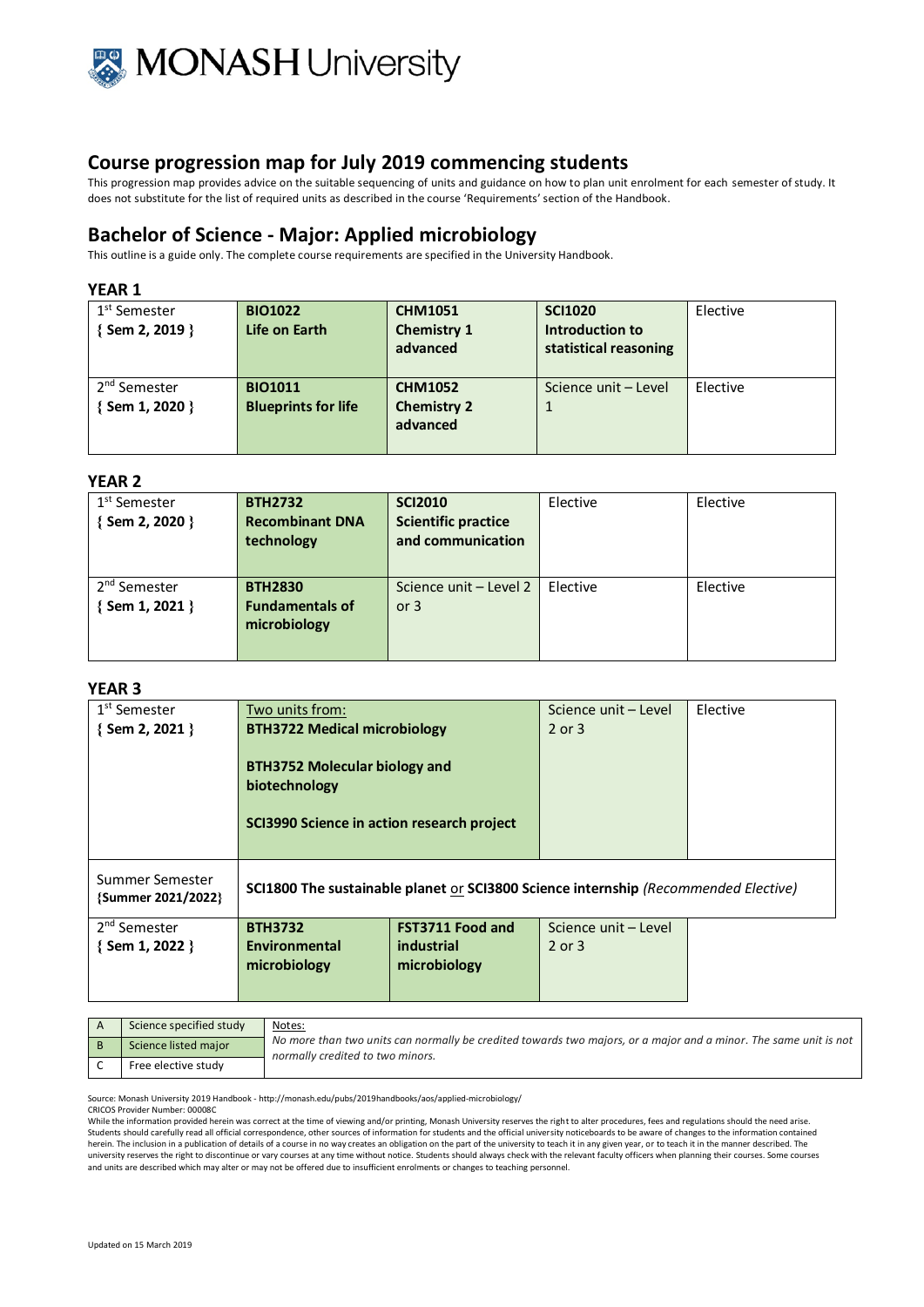

This progression map provides advice on the suitable sequencing of units and guidance on how to plan unit enrolment for each semester of study. It does not substitute for the list of required units as described in the course 'Requirements' section of the Handbook.

# **Bachelor of Science - Major: Biotechnology**

This outline is a guide only. The complete course requirements are specified in the University Handbook.

### **YEAR 1**

| 1 <sup>st</sup> Semester<br>{Sem 2, 2019 }  | <b>BIO1022</b><br>Life on Earth              | <b>CHM1051</b><br><b>Chemistry 1</b><br>advanced | <b>SCI1020</b><br>Introduction to<br>statistical reasoning | Elective |
|---------------------------------------------|----------------------------------------------|--------------------------------------------------|------------------------------------------------------------|----------|
| 2 <sup>nd</sup> Semester<br>{ Sem 1, 2020 } | <b>BIO1011</b><br><b>Blueprints for life</b> | <b>CHM1052</b><br><b>Chemistry 2</b><br>advanced | Science unit - Level                                       | Elective |

#### **YEAR 2**

| 1 <sup>st</sup> Semester | <b>BTH2732</b>         | <b>SCI2010</b>             | Elective | Elective |
|--------------------------|------------------------|----------------------------|----------|----------|
| $\{$ Sem 2, 2020 $\}$    | <b>Recombinant DNA</b> | <b>Scientific practice</b> |          |          |
|                          | technology             | and communication          |          |          |
| 2 <sup>nd</sup> Semester | <b>GEN2041</b>         | Science unit - Level 2     | Elective | Elective |
| {Sem 1, 2021 }           | <b>Foundations of</b>  | or $3$                     |          |          |
|                          | genetics               |                            |          |          |
|                          |                        |                            |          |          |

#### **YEAR 3**

| 1 <sup>st</sup> Semester              | Two units from:                              |                                                                                     | Science unit - Level | Elective |
|---------------------------------------|----------------------------------------------|-------------------------------------------------------------------------------------|----------------------|----------|
| $\{$ Sem 2, 2021 $\}$                 | <b>BTH3752 Molecular biology and</b>         |                                                                                     | 2 or 3               |          |
|                                       | biotechnology                                |                                                                                     |                      |          |
|                                       | <b>BTH3820 Plant biotechnology</b>           |                                                                                     |                      |          |
|                                       | <b>GEN3040 Genomics and its applications</b> |                                                                                     |                      |          |
|                                       | SCI3990 Science in action research project   |                                                                                     |                      |          |
|                                       |                                              |                                                                                     |                      |          |
| Summer Semester<br>{Summer 2021/2022} |                                              | SCI1800 The sustainable planet or SCI3800 Science internship (Recommended Elective) |                      |          |
| 2 <sup>nd</sup> Semester              | <b>GEN3051 Medical</b>                       | <b>SCI3716 Laboratory</b>                                                           | Science unit - Level |          |
| $\{$ Sem 1, 2022 $\}$                 | and forensic                                 | and workplace                                                                       | $2$ or $3$           |          |
|                                       | genetics                                     | management                                                                          |                      |          |
|                                       |                                              |                                                                                     |                      |          |
|                                       |                                              |                                                                                     |                      |          |

| Science specified study | Notes:<br>No more than two units can normally be credited towards two majors, or a major and a minor. The same unit is not<br>normally credited to two minors. |
|-------------------------|----------------------------------------------------------------------------------------------------------------------------------------------------------------|
| Science listed major    |                                                                                                                                                                |
| Free elective study     |                                                                                                                                                                |

Source: Monash University 2019 Handbook - http://monash.edu/pubs/2019handbooks/aos/biotechnology/ug-sci-biotechnology.html

CRICOS Provider Number: 00008C

While the information provided herein was correct at the time of viewing and/or printing, Monash University reserves the right to alter procedures, fees and regulations should the need arise.<br>Students should carefully read herein. The inclusion in a publication of details of a course in no way creates an obligation on the part of the university to teach it in any given year, or to teach it in the manner described. The<br>university reserves the and units are described which may alter or may not be offered due to insufficient enrolments or changes to teaching personnel.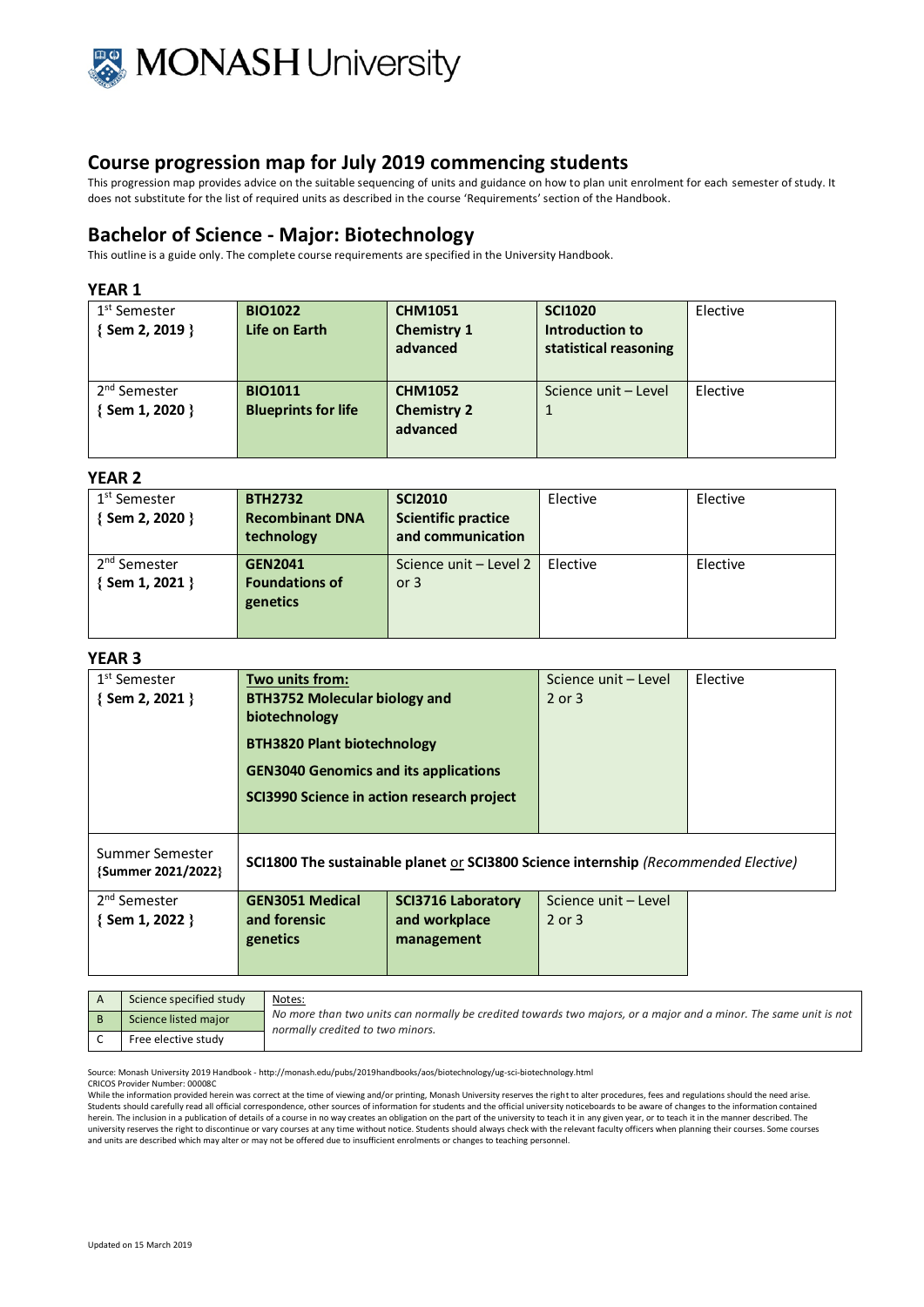

This progression map provides advice on the suitable sequencing of units and guidance on how to plan unit enrolment for each semester of study. It does not substitute for the list of required units as described in the course 'Requirements' section of the Handbook.

# **Bachelor of Science – Extended major: Biotechnology**

This outline is a guide only. The complete course requirements are specified in the University Handbook.

### **YEAR 1**

| 1 <sup>st</sup> Semester<br>$\{$ Sem 2, 2019 $\}$ | <b>BIO1022</b><br>Life on Earth | <b>CHM1051</b><br><b>Chemistry 1</b><br>advanced | <b>SCI1020</b><br>Introduction to<br>statistical reasoning | Elective |
|---------------------------------------------------|---------------------------------|--------------------------------------------------|------------------------------------------------------------|----------|
| 2 <sup>nd</sup> Semester                          | <b>BIO1011</b>                  | <b>CHM1052</b>                                   | Science unit - Level                                       | Elective |
| {Sem 1, 2020 }                                    | <b>Blueprints for life</b>      | <b>Chemistry 2</b>                               |                                                            |          |
|                                                   |                                 | advanced                                         |                                                            |          |
|                                                   |                                 |                                                  |                                                            |          |

## **YEAR 2**

| 1 <sup>st</sup> Semester | <b>BTH2732</b>         | <b>SCI2010</b>             | Elective              | Elective |
|--------------------------|------------------------|----------------------------|-----------------------|----------|
| $\{$ Sem 2, 2020 $\}$    | <b>Recombinant DNA</b> | <b>Scientific practice</b> |                       |          |
|                          | technology             | and communication          |                       |          |
| 2 <sup>nd</sup> Semester | <b>BTH2741</b>         | <b>BTH2830</b>             | <b>GEN2041</b>        | Elective |
|                          |                        | <b>Fundamentals of</b>     | <b>Foundations of</b> |          |
| { Sem 1, 2021 }          | <b>Biochemistry</b>    |                            |                       |          |
|                          |                        | microbiology               | genetics              |          |
|                          |                        |                            |                       |          |

## **YEAR 3**

| 1 <sup>st</sup> Semester<br>$\{$ Sem 2, 2021 $\}$ | <b>Four units from:</b><br><b>BTH3722 Medical microbiology</b>                      |                                              |          |  |  |
|---------------------------------------------------|-------------------------------------------------------------------------------------|----------------------------------------------|----------|--|--|
|                                                   | <b>BTH3752 Molecular biology and biotechnology</b>                                  |                                              |          |  |  |
|                                                   | <b>BTH3820 Plant biotechnology</b>                                                  |                                              |          |  |  |
|                                                   |                                                                                     | <b>GEN3040 Genomics and its applications</b> |          |  |  |
|                                                   |                                                                                     | SCI3990 Science in action research project   |          |  |  |
|                                                   |                                                                                     |                                              |          |  |  |
| Summer Semester<br>{Summer 2021/2022}             | SCI1800 The sustainable planet or SCI3800 Science internship (Recommended Elective) |                                              |          |  |  |
| 2 <sup>nd</sup> Semester                          | <b>GEN3051 Medical</b>                                                              | <b>SCI3716 Laboratory</b>                    | Elective |  |  |
| $\{$ Sem 1, 2022 $\}$                             | and forensic                                                                        | and workplace<br>management                  |          |  |  |
|                                                   | genetics                                                                            |                                              |          |  |  |
|                                                   |                                                                                     |                                              |          |  |  |

| Science specified study | <u>Notes:</u><br>No more than two units can normally be credited towards two majors, or a major and a minor. The same unit is not<br>normally credited to two minors. |
|-------------------------|-----------------------------------------------------------------------------------------------------------------------------------------------------------------------|
| Science listed major    |                                                                                                                                                                       |
| Free elective study     |                                                                                                                                                                       |

Source: Monash University 2019 Handbook - http://monash.edu/pubs/2019handbooks/aos/biotechnology/ug-sci-biotechnology.html

CRICOS Provider Number: 00008C

While the information provided herein was correct at the time of viewing and/or printing. Monash University reserves the right to alter procedures, fees and regulations should the need arise. Students should carefully read all official correspondence, other sources of information for students and the official university noticeboards to be aware of changes to the information contained<br>herein. The inclusion in a university reserves the right to discontinue or vary courses at any time without notice. Students should always check with the relevant faculty officers when planning their courses. Some courses and units are described which may alter or may not be offered due to insufficient enrolments or changes to teaching personnel.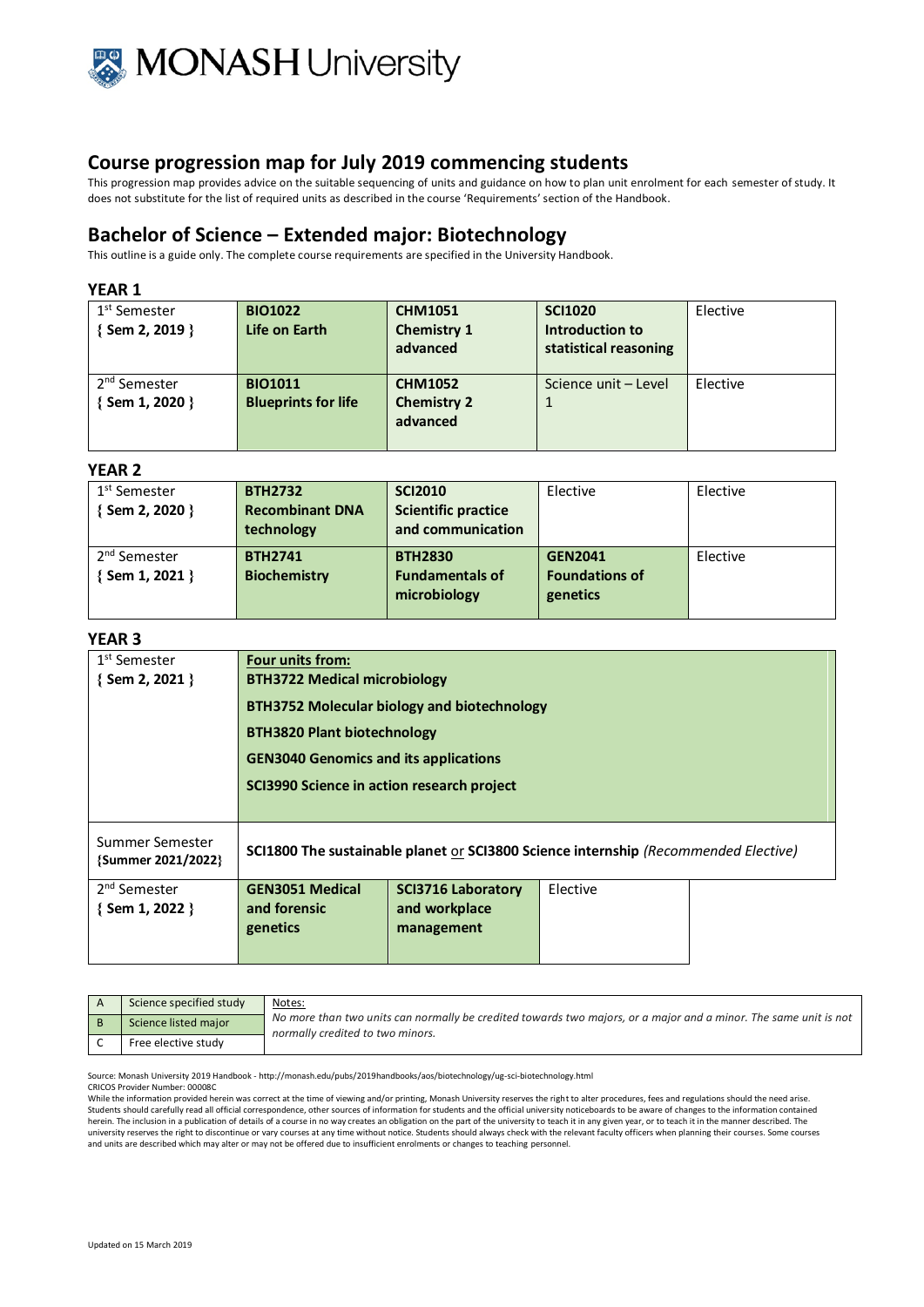

This progression map provides advice on the suitable sequencing of units and guidance on how to plan unit enrolment for each semester of study. It does not substitute for the list of required units as described in the course 'Requirements' section of the Handbook.

# **Bachelor of Science - Major: Genomics and bioinformatics**

This outline is a guide only. The complete course requirements are specified in the University Handbook.

### **YEAR 1**

| 1 <sup>st</sup> Semester<br>{Sem 2, 2019 }        | <b>BIO1022</b><br>Life on Earth              | <b>CHM1051</b><br><b>Chemistry 1</b><br>advanced | <b>SCI1020</b><br>Introduction to<br>statistical reasoning | Elective |
|---------------------------------------------------|----------------------------------------------|--------------------------------------------------|------------------------------------------------------------|----------|
| 2 <sup>nd</sup> Semester<br>$\{$ Sem 1, 2020 $\}$ | <b>BIO1011</b><br><b>Blueprints for life</b> | <b>CHM1052</b><br><b>Chemistry 2</b><br>advanced | Science unit - Level                                       | Elective |

### **YEAR 2**

| 1 <sup>st</sup> Semester<br>{Sem 2, 2020 } | <b>SCI2010</b><br><b>Scientific practice</b><br>and communication | Elective                           | Elective                         | Elective |
|--------------------------------------------|-------------------------------------------------------------------|------------------------------------|----------------------------------|----------|
| 2 <sup>nd</sup> Semester<br>{Sem 1, 2021 } | <b>GEN2041</b><br><b>Foundations of</b><br>genetics               | Science unit - Level<br>$2$ or $3$ | Science unit – Level 2<br>or $3$ | Elective |

## **YEAR 3**

| 1 <sup>st</sup> Semester<br>{Sem 2, 2021 } | <b>BIN3890</b><br><b>Bioinformatics and</b><br>big data | <b>GEN2052</b><br><b>Genomics and</b><br>population genetics | <b>GEN3040</b><br><b>Genomics and its</b><br>applications                           | Science unit - Level 2<br>or $3$ |
|--------------------------------------------|---------------------------------------------------------|--------------------------------------------------------------|-------------------------------------------------------------------------------------|----------------------------------|
| Summer Semester<br>{Summer 2021/2022}      |                                                         |                                                              | SCI1800 The sustainable planet or SCI3800 Science internship (Recommended Elective) |                                  |
| 2 <sup>nd</sup> Semester                   | <b>BIN3800</b>                                          | <b>GEN3051</b>                                               | <b>SCI3990</b>                                                                      |                                  |
| $\{$ Sem 1, 2022 $\}$                      | <b>Bioinformatics</b>                                   | <b>Medical and</b>                                           | Science in action                                                                   |                                  |
|                                            |                                                         | forensic genetics                                            | research project                                                                    |                                  |
|                                            |                                                         |                                                              | (Recommended<br>Elective)                                                           |                                  |
|                                            |                                                         |                                                              |                                                                                     |                                  |

| Science specified study | Notes:                                                                                                                                               |
|-------------------------|------------------------------------------------------------------------------------------------------------------------------------------------------|
| Science listed major    | No more than two units can normally be credited towards two majors, or a major and a minor. The same unit is not<br>normally credited to two minors. |
| Free elective study     |                                                                                                                                                      |

Source: Monash University 2019 Handbook - http://monash.edu/pubs/2019handbooks/aos/genomics-and-bioinformatics/

CRICOS Provider Number: 00008C

While the information provided herein was correct at the time of viewing and/or printing, Monash University reserves the right to alter procedures, fees and regulations should the need arise. Students should carefully read all official correspondence, other sources of information for students and the official university noticeboards to be aware of changes to the information contained herein. The inclusion in a publication of details of a course in no way creates an obligation on the part of the university to teach it in any given year, or to teach it in the manner described. The university reserves the right to discontinue or vary courses at any time without notice. Students should always check with the relevant faculty officers when planning their courses. Some courses and units are described which may alter or may not be offered due to insufficient enrolments or changes to teaching personnel.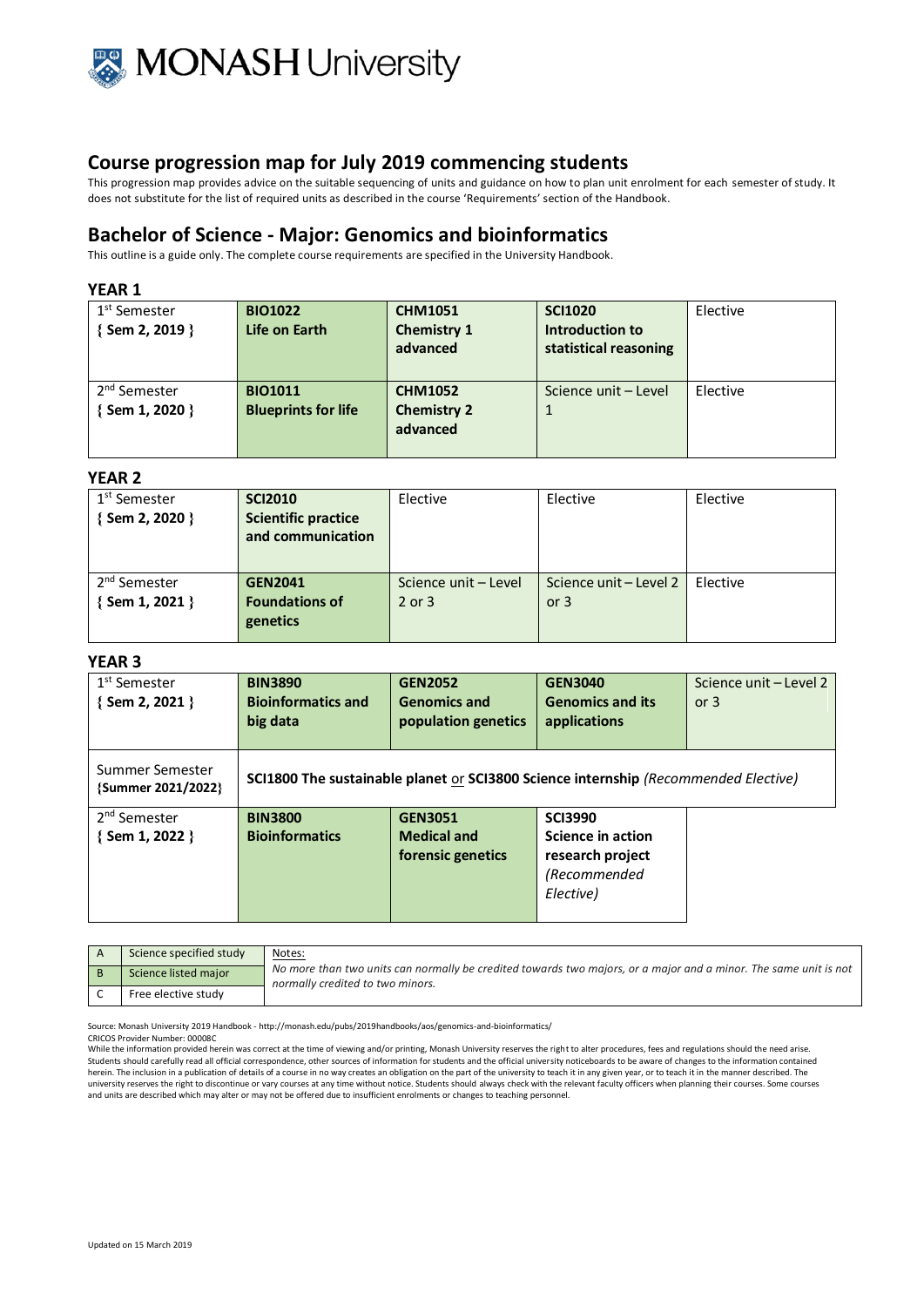

This progression map provides advice on the suitable sequencing of units and guidance on how to plan unit enrolment for each semester of study. It does not substitute for the list of required units as described in the course 'Requirements' section of the Handbook.

# **Bachelor of Science - Major: Medicinal chemistry**

This outline is a guide only. The complete course requirements are specified in the University Handbook.

#### **YEAR 1**

| 1 <sup>st</sup> Semester<br>$\{$ Sem 2, 2019 $\}$ | <b>BIO1022</b><br>Life on Earth              | <b>CHM1051</b><br><b>Chemistry 1</b><br>advanced | <b>SCI1020</b><br>Introduction to<br>statistical reasoning | Elective |
|---------------------------------------------------|----------------------------------------------|--------------------------------------------------|------------------------------------------------------------|----------|
| 2 <sup>nd</sup> Semester<br>{Sem 1, 2020 }        | <b>BIO1011</b><br><b>Blueprints for life</b> | <b>CHM1052</b><br><b>Chemistry 2</b><br>advanced | Science unit - Level                                       | Elective |

#### **YEAR 2**

| 1 <sup>st</sup> Semester<br>{Sem 2, 2020 }        | <b>CHM2922</b><br>Spectroscopy and<br>analytical chemistry | <b>SCI2010</b><br><b>Scientific practice</b><br>and communication                                                                            | Elective | Elective |
|---------------------------------------------------|------------------------------------------------------------|----------------------------------------------------------------------------------------------------------------------------------------------|----------|----------|
| 2 <sup>nd</sup> Semester<br>$\{$ Sem 1, 2021 $\}$ | <b>CHM2911</b><br>Inorganic and<br>organic chemistry       | *PHY2810<br><b>Physiology of human</b><br>body systems<br>or Science unit -<br>Level 2 or 3<br>(*must complete either<br>PHY2810 or PHY2820) | Elective | Elective |

### **YEAR 3**

| 1 <sup>st</sup> Semester | <b>CHM3922</b>                                                                      | *PHY2820                   | Science unit - Level | Science unit - Level |
|--------------------------|-------------------------------------------------------------------------------------|----------------------------|----------------------|----------------------|
| {Sem 2, 2021 }           | <b>Advanced organic</b>                                                             | <b>Physiology of human</b> | 3                    | 2 or 3               |
|                          | chemistry                                                                           | <b>health</b>              |                      |                      |
|                          |                                                                                     | Science unit –<br>or       |                      |                      |
|                          |                                                                                     | Level 2 or 3               |                      |                      |
|                          |                                                                                     | (*must complete either     |                      |                      |
|                          |                                                                                     | PHY2810 or PHY2820)        |                      |                      |
| Summer Semester          |                                                                                     |                            |                      |                      |
| {Summer 2021/2022}       | SCI1800 The sustainable planet or SCI3800 Science internship (Recommended Elective) |                            |                      |                      |
|                          |                                                                                     |                            |                      |                      |
| 2 <sup>nd</sup> Semester | <b>CHM3930</b>                                                                      | <b>PHA3801</b>             | <b>SCI3990</b>       |                      |
| $\{$ Sem 1, 2022 $\}$    | <b>Medicinal chemistry</b>                                                          | <b>Principles of</b>       | Science in action    |                      |
|                          |                                                                                     | pharmacology               | research project     |                      |
|                          |                                                                                     |                            | (Recommended         |                      |
|                          |                                                                                     |                            | Elective)            |                      |
|                          |                                                                                     |                            |                      |                      |

| Science specified study | Notes:                                                                                                                                               |
|-------------------------|------------------------------------------------------------------------------------------------------------------------------------------------------|
| Science listed major    | No more than two units can normally be credited towards two majors, or a major and a minor. The same unit is not<br>normally credited to two minors. |
| Free elective study     |                                                                                                                                                      |
|                         |                                                                                                                                                      |

Source: Monash University 2019 Handbook - http://monash.edu/pubs/2019handbooks/aos/medicinal-chemistry/ug-sci-medicinal-chemistry.html

CRICOS Provider Number: 00008C

While the information provided herein was correct at the time of viewing and/or printing, Monash University reserves the right to alter procedures, fees and regulations should the need arise.<br>Students should carefully read herein. The inclusion in a publication of details of a course in no way creates an obligation on the part of the university to teach it in any given year, or to teach it in the manner described. The<br>university reserves the and units are described which may alter or may not be offered due to insufficient enrolments or changes to teaching personnel.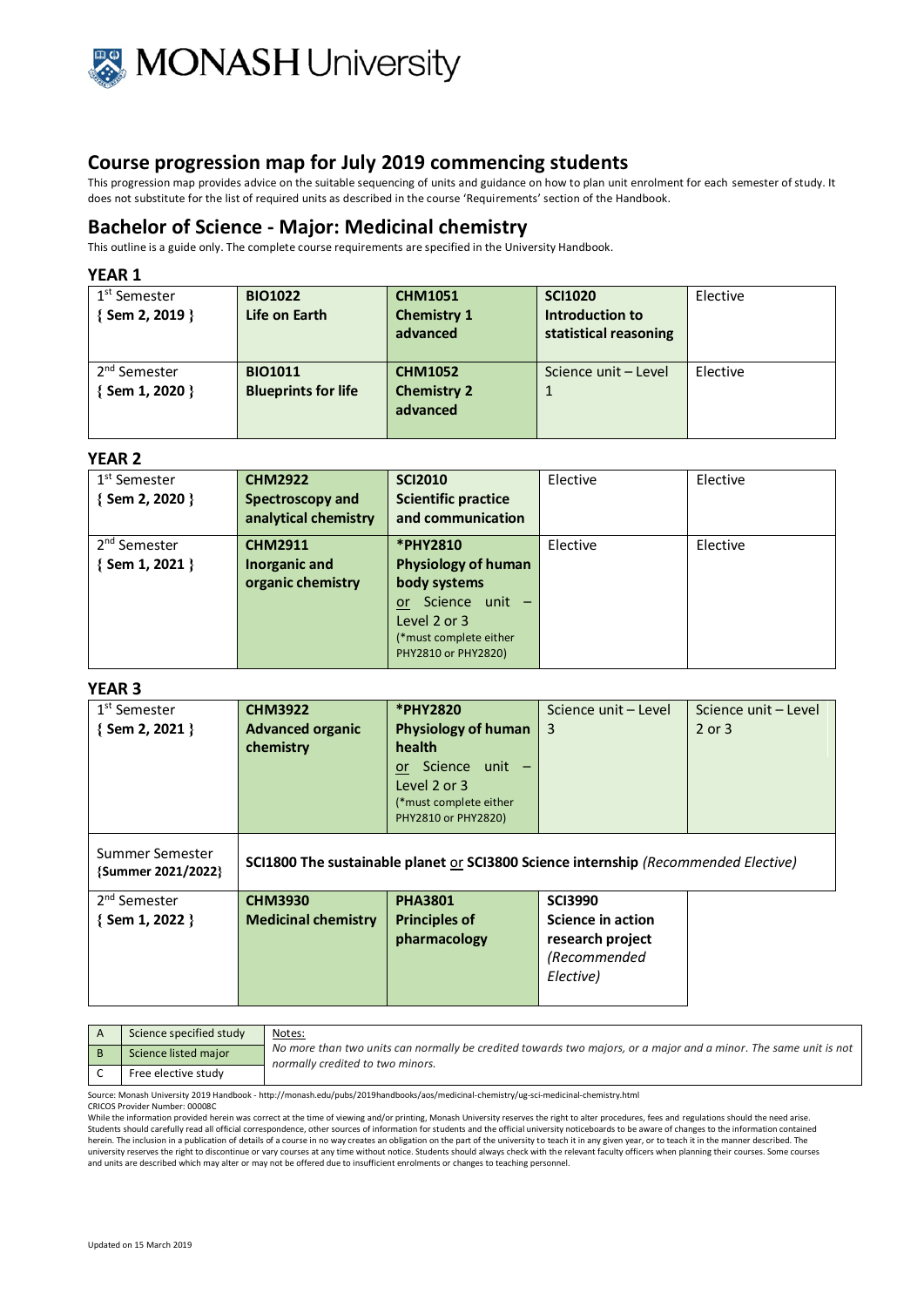

This progression map provides advice on the suitable sequencing of units and guidance on how to plan unit enrolment for each semester of study. It does not substitute for the list of required units as described in the course 'Requirements' section of the Handbook.

# **Bachelor of Science - Major: Psychology**

This outline is a guide only. The complete course requirements are specified in the University Handbook.

### **YEAR 1**

| 1 <sup>st</sup> Semester<br>$\{$ Sem 2, 2019 $\}$ | <b>BIO1022</b><br>Life on Earth | <b>PSY1022</b><br><b>Psychology 1B</b> | <b>SCI1020</b><br>Introduction to<br>statistical reasoning | Elective |
|---------------------------------------------------|---------------------------------|----------------------------------------|------------------------------------------------------------|----------|
| 2 <sup>nd</sup> Semester                          | <b>BIO1011</b>                  | <b>PSY1011</b>                         | Science unit - Level                                       | Elective |
| {Sem 1, 2020 }                                    | <b>Blueprints for life</b>      | <b>Psychology 1A</b>                   | 1                                                          |          |

#### **YEAR 2**

| 1 <sup>st</sup> Semester<br>$\{$ Sem 2, 2020 $\}$ | <b>PSY2042</b><br><b>Personality and</b><br>social psychology | <b>SCI2010</b><br><b>Scientific practice</b><br>and communication | Elective                       | Elective |
|---------------------------------------------------|---------------------------------------------------------------|-------------------------------------------------------------------|--------------------------------|----------|
| 2 <sup>nd</sup> Semester<br>{ Sem 1, 2021 }       | <b>PSY2061</b><br><b>Biological</b><br>psychology             | <b>PSY2071</b><br><b>Development</b><br>psychology                | Science unit - Level<br>2 or 3 | Elective |

#### **YEAR 3**

| 1 <sup>st</sup> Semester<br>{ Sem 2, 2021 } | <b>PSY3032</b><br><b>Abnormal</b><br>psychology                                     | Science unit - Level<br>3                                                           | Science unit - Level<br>$2$ or $3$ | Elective |
|---------------------------------------------|-------------------------------------------------------------------------------------|-------------------------------------------------------------------------------------|------------------------------------|----------|
| Summer Semester<br>{Summer 2021/2022}       |                                                                                     | SCI1800 The sustainable planet or SCI3800 Science internship (Recommended Elective) |                                    |          |
| 2 <sup>nd</sup> Semester<br>{Sem 1, 2022 }  | <b>PSY3041</b><br><b>Psychological testing</b><br>theories of ability<br>and ethics | <b>PSY3051</b><br><b>Perception and</b><br>cognition                                | Elective                           |          |

| Science specified study | Notes:                                                                                                                                               |
|-------------------------|------------------------------------------------------------------------------------------------------------------------------------------------------|
| Science listed major    | No more than two units can normally be credited towards two majors, or a major and a minor. The same unit is not<br>normally credited to two minors. |
| Free elective study     |                                                                                                                                                      |

Source: Monash University 2019 Handbook - http://monash.edu/pubs/2019handbooks/aos/psychology/ug-sci-psychology.html

CRICOS Provider Number: 00008C

While the information provided herein was correct at the time of viewing and/or printing, Monash University reserves the right to alter procedures, fees and regulations should the need arise.<br>Students should carefully read herein. The inclusion in a publication of details of a course in no way creates an obligation on the part of the university to teach it in any given year, or to teach it in the manner described. The<br>university reserves the and units are described which may alter or may not be offered due to insufficient enrolments or changes to teaching personnel.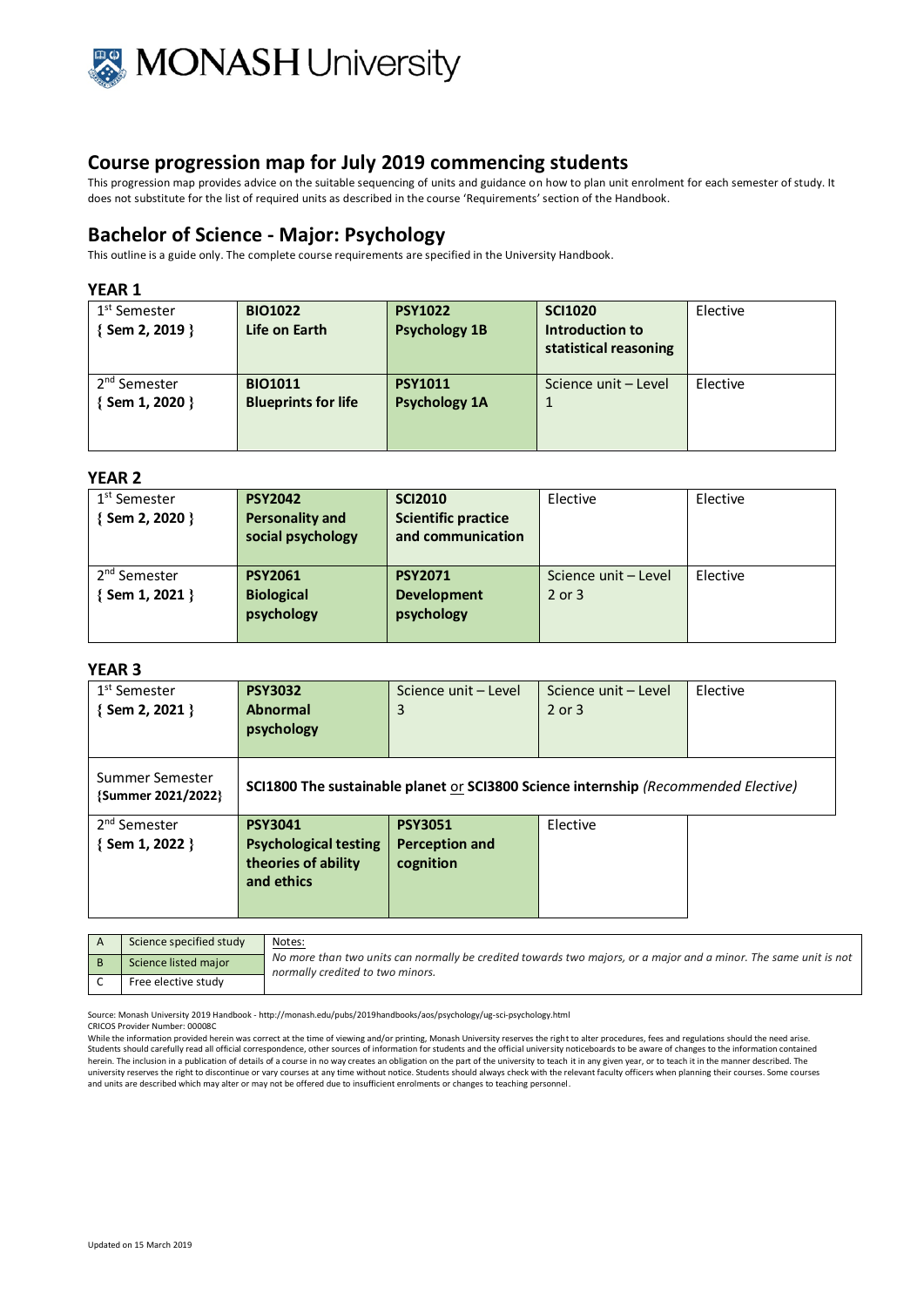

This progression map provides advice on the suitable sequencing of units and guidance on how to plan unit enrolment for each semester of study. It does not substitute for the list of required units as described in the course 'Requirements' section of the Handbook.

# **Bachelor of Science – Extended major - APAC accredited: Psychology**

This outline is a guide only. The complete course requirements are specified in the University Handbook.

### **YEAR 1**

| 1 <sup>st</sup> Semester<br>$\{$ Sem 2, 2019 $\}$ | <b>BIO1022</b><br>Life on Earth | <b>PSY1022</b><br><b>Psychology 1B</b> | <b>SCI1020</b><br>Introduction to<br>statistical reasoning | Elective |
|---------------------------------------------------|---------------------------------|----------------------------------------|------------------------------------------------------------|----------|
| 2 <sup>nd</sup> Semester                          | <b>BIO1011</b>                  | <b>PSY1011</b>                         | Science unit - Level                                       | Elective |
| {Sem 1, 2020 }                                    | <b>Blueprints for life</b>      | <b>Psychology 1A</b>                   |                                                            |          |
|                                                   |                                 |                                        |                                                            |          |
|                                                   |                                 |                                        |                                                            |          |

### **YEAR 2**

| 1 <sup>st</sup> Semester<br>{ Sem 2, 2020 } | <b>PSY2042</b><br><b>Personality and</b><br>social psychology | <b>PSY2112</b><br><b>Organisational</b><br>psychology | <b>SCI2010 Scientific</b><br>practice and<br>communication | Elective |
|---------------------------------------------|---------------------------------------------------------------|-------------------------------------------------------|------------------------------------------------------------|----------|
| 2 <sup>nd</sup> Semester<br>{Sem 1, 2021 }  | <b>PSY2061</b><br><b>Biological</b><br>psychology             | <b>PSY2071</b><br><b>Development</b><br>psychology    | Elective                                                   | Elective |

## **YEAR 3**

| 1 <sup>st</sup> Semester<br>{ Sem 2, 2021 } | <b>PSY3032</b><br><b>Abnormal</b><br>psychology                                            | <b>PSY3062</b><br><b>Research methods</b><br>and theory | Science unit - Level<br>2 or 3 | Elective |
|---------------------------------------------|--------------------------------------------------------------------------------------------|---------------------------------------------------------|--------------------------------|----------|
| Summer Semester<br>{Summer 2021/2022}       | <b>SCI1800 The sustainable planet or SCI3800 Science internship (Recommended Elective)</b> |                                                         |                                |          |
| 2 <sup>nd</sup> Semester<br>{ Sem 1, 2022 } | <b>PSY3041</b><br><b>Psychological testing</b><br>theories of ability<br>and ethics        | <b>PSY3051</b><br><b>Perception and</b><br>cognition    | Elective                       |          |

| Science specified study | Notes:<br>No more than two units can normally be credited towards two majors, or a major and a minor. The same unit is not<br>normally credited to two minors. |
|-------------------------|----------------------------------------------------------------------------------------------------------------------------------------------------------------|
| Science listed major    |                                                                                                                                                                |
| Free elective study     |                                                                                                                                                                |

Source: Monash University 2019 Handbook - http://monash.edu/pubs/2019handbooks/aos/psychology/ug-sci-psychology.html

CRICOS Provider Number: 00008C

While the information provided herein was correct at the time of viewing and/or printing, Monash University reserves the right to alter procedures, fees and regulations should the need arise. Students should carefully read all official correspondence, other sources of information for students and the official university noticeboards to be aware of changes to the information contained herein. The inclusion in a publication of details of a course in no way creates an obligation on the part of the university to teach it in any given year, or to teach it in the manner described. The university reserves the right to discontinue or vary courses at any time without notice. Students should always check with the relevant faculty officers when planning their courses. Some courses and units are described which may alter or may not be offered due to insufficient enrolments or changes to teaching personnel.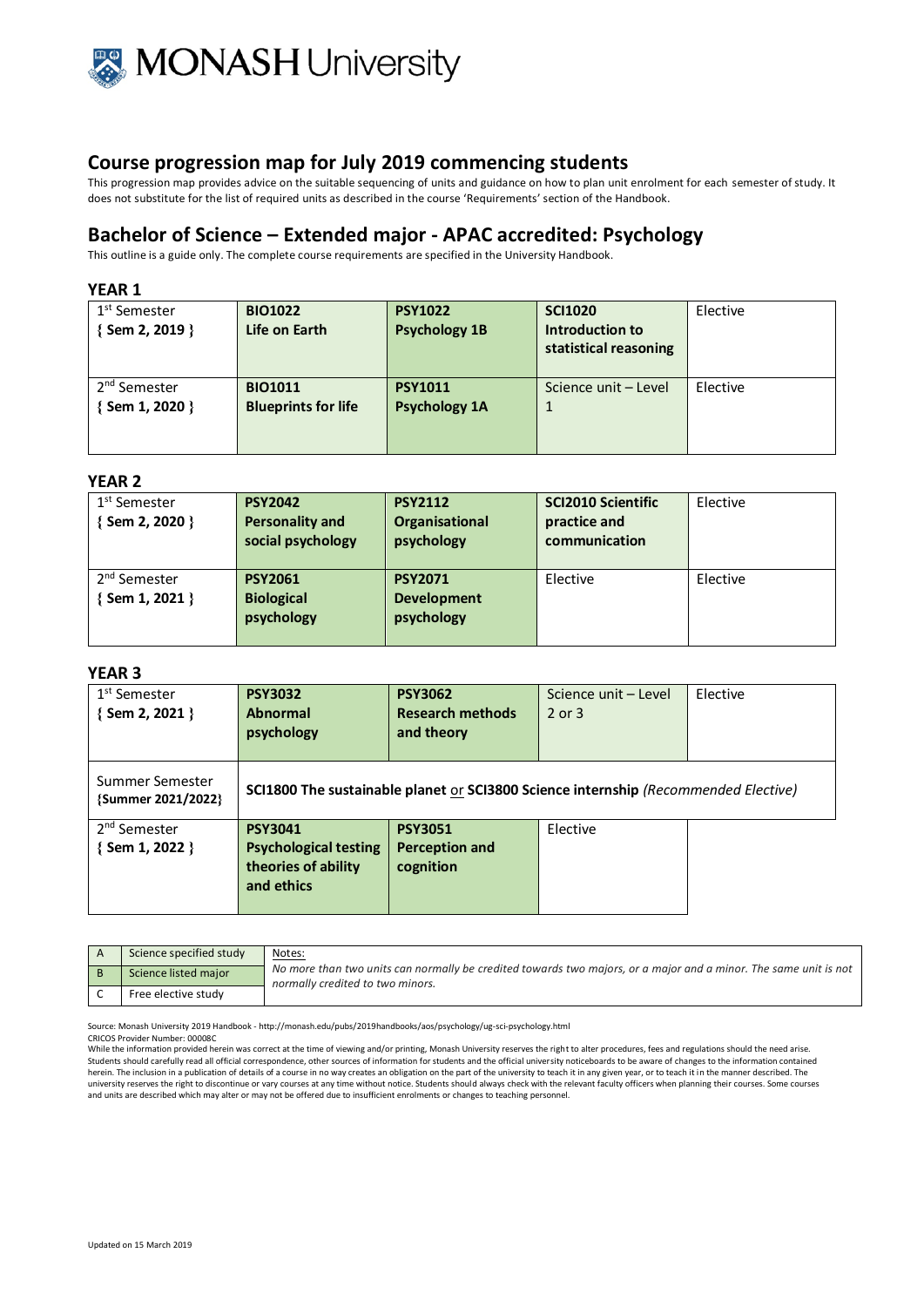

This progression map provides advice on the suitable sequencing of units and guidance on how to plan unit enrolment for each semester of study. It does not substitute for the list of required units as described in the course 'Requirements' section of the Handbook.

# **Bachelor of Science - Major: Tropical environmental biology**

This outline is a guide only. The complete course requirements are specified in the University Handbook.

### **YEAR 1**

| 1 <sup>st</sup> Semester | <b>ENV1800</b>             | <b>CHM1051</b>     | <b>SCI1020</b>        | Elective |
|--------------------------|----------------------------|--------------------|-----------------------|----------|
| {Sem 2, 2019 }           | Environmental              | <b>Chemistry 1</b> | Introduction to       |          |
|                          | science: A Southeast       | advanced           | statistical reasoning |          |
|                          | Asian perspective          |                    |                       |          |
|                          |                            |                    |                       |          |
| 2 <sup>nd</sup> Semester | <b>BIO1011</b>             | <b>CHM1052</b>     | Science unit - Level  | Elective |
| {Sem 1, 2020 }           | <b>Blueprints for life</b> | <b>Chemistry 2</b> | 1                     |          |
|                          |                            | advanced           |                       |          |
|                          |                            |                    |                       |          |

#### **YEAR 2**

| 1 <sup>st</sup> Semester<br>{Sem 2, 2020 } | <b>ENV2726</b><br><b>Ecosystems and</b><br><b>bioresources</b> | <b>STA2216</b><br>Data analysis for<br>science | <b>SCI2010</b><br><b>Scientific practice</b><br>and communication | Elective |
|--------------------------------------------|----------------------------------------------------------------|------------------------------------------------|-------------------------------------------------------------------|----------|
| 2 <sup>nd</sup> Semester<br>{Sem 1, 2021 } | <b>BIO2810</b><br><b>Tropical ecology</b>                      | Science unit - Level<br>$2$ or $3$             | Elective                                                          | Elective |

## **YEAR 3**

| 1 <sup>st</sup> Semester<br>{ Sem 2, 2021 } | <b>BIO3820</b><br><b>Tropical terrestrial</b><br>biology         | Science unit - Level<br>3                            | Science unit - Level<br>$2$ or $3$                                                         | Elective |
|---------------------------------------------|------------------------------------------------------------------|------------------------------------------------------|--------------------------------------------------------------------------------------------|----------|
| Summer Semester<br>{Summer 2021/2022}       |                                                                  |                                                      | <b>SCI1800 The sustainable planet or SCI3800 Science internship (Recommended Elective)</b> |          |
| 2 <sup>nd</sup> Semester<br>{ Sem 1, 2022 } | <b>BIO3800</b><br><b>Tropical</b><br>environmental<br>management | <b>BIO3810</b><br><b>Tropical aquatic</b><br>biology | <b>SCI3990</b><br>Science in action<br>research project<br>(Recommended<br>Elective)       |          |

| Science specified study | Notes:<br>No more than two units can normally be credited towards two majors, or a major and a minor. The same unit is not<br>normally credited to two minors. |
|-------------------------|----------------------------------------------------------------------------------------------------------------------------------------------------------------|
| Science listed major    |                                                                                                                                                                |
| Free elective study     |                                                                                                                                                                |

Source: Monash University 2019 Handbook - http://monash.edu/pubs/2019handbooks/aos/tropical-environmental-biology/ug-sci-tropical-environmental-biology.html CRICOS Provider Number: 00008C

While the information provided herein was correct at the time of viewing and/or printing, Monash University reserves the right to alter procedures, fees and regulations should the need arise. Students should carefully read all official correspondence, other sources of information for students and the official university noticeboards to be aware of changes to the information contained<br>herein. The inclusion in a university reserves the right to discontinue or vary courses at any time without notice. Students should always check with the relevant faculty officers when planning their courses. Some courses and units are described which may alter or may not be offered due to insufficient enrolments or changes to teaching personnel.